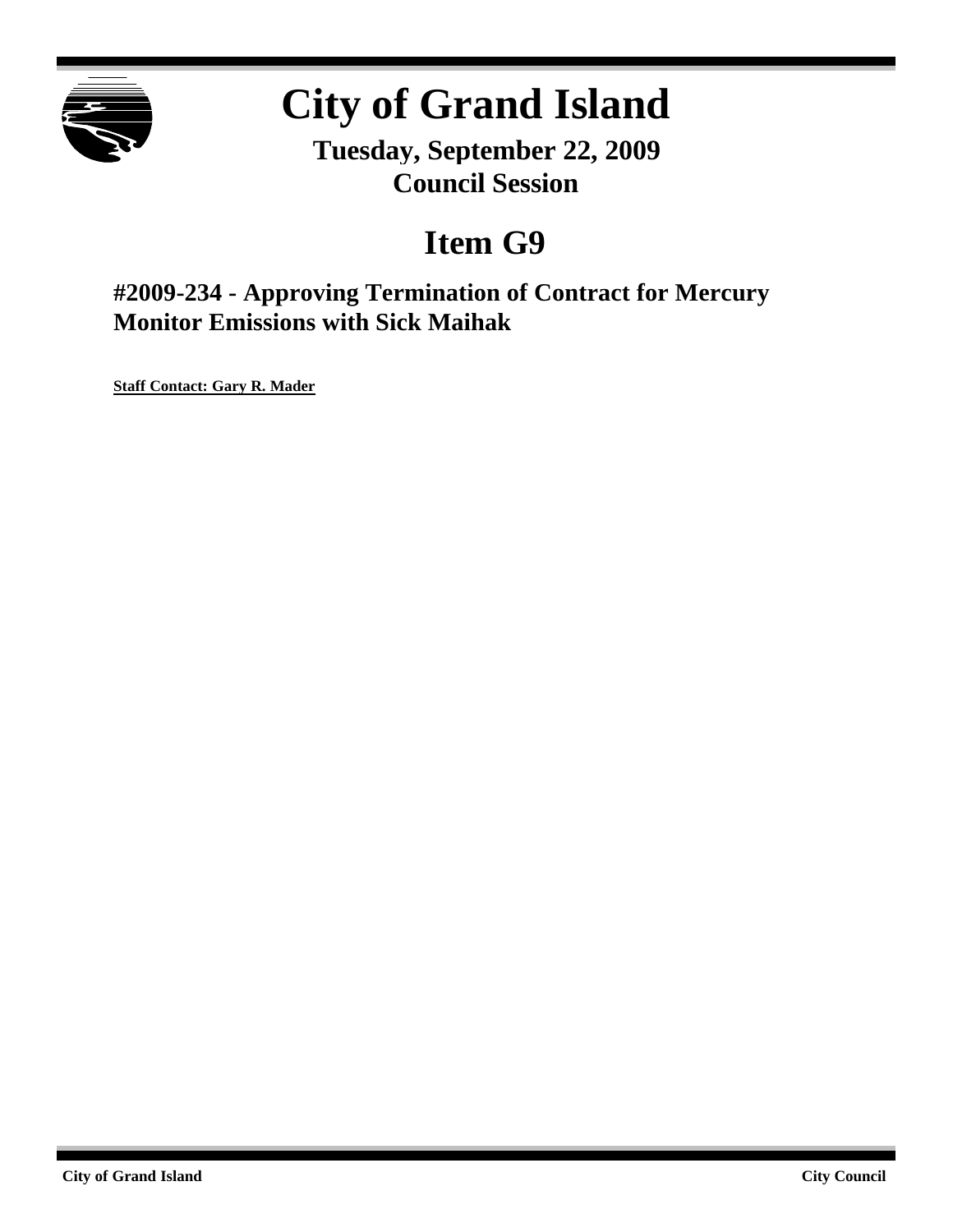### **Council Agenda Memo**

| From:           | Gary R. Mader, Utilities Director<br>Wesley Nespor, Asst. City Attorney/Purchasing |  |  |
|-----------------|------------------------------------------------------------------------------------|--|--|
| <b>Meeting:</b> | September 22, 2009                                                                 |  |  |
| Subject:        | Contract Termination – PGS Mercury Continuous<br><b>Emissions Monitor</b>          |  |  |
| Item $\#$ 's:   | $G-9$                                                                              |  |  |
| $Presenter(s):$ | Gary R. Mader, Utilities Director                                                  |  |  |

#### **Background**

As part of environmental regulatory requirements, the Platte Generating Station was mandated by the federal Clean Air Mercury Rule (CAMR) to have a mercury emissions monitor in service by January 1, 2009. In September 2006, Black & Veatch (B & V) of Kansas City was awarded a contract for the engineering for procurement and installation of the mercury monitor. B & V developed specifications and bids were solicited for the required monitor. The contract for the purchase of the mercury emissions monitoring equipment was awarded at the March 27, 2007 City Council meeting to Sick Maihak of Bloomington, MN for \$149,900.

#### **Discussion**

Since the installation of the mercury emissions monitoring equipment, the mercury monitoring regulations have been suspended. Also, the installed mercury emissions monitoring equipment is not fully functional with the terms of the specifications, over two years after contract award. Therefore, Utilities Department staff and representatives from Sick Maihak, Inc., have met to discuss the project. The parties mutually agree that cancellation is an appropriate course of action at this time.

The original contract includes specific provisions for mutually agreed contract cancellation. There have been no payments to Sick Maihak. The Utilities Department recommends terminating the Platte Generating Station Mercury Continuous Emissions Monitor contract pursuant to Article GC.15 of the original contract. The proposed contract cancelation document was prepared by the engineering consultant for this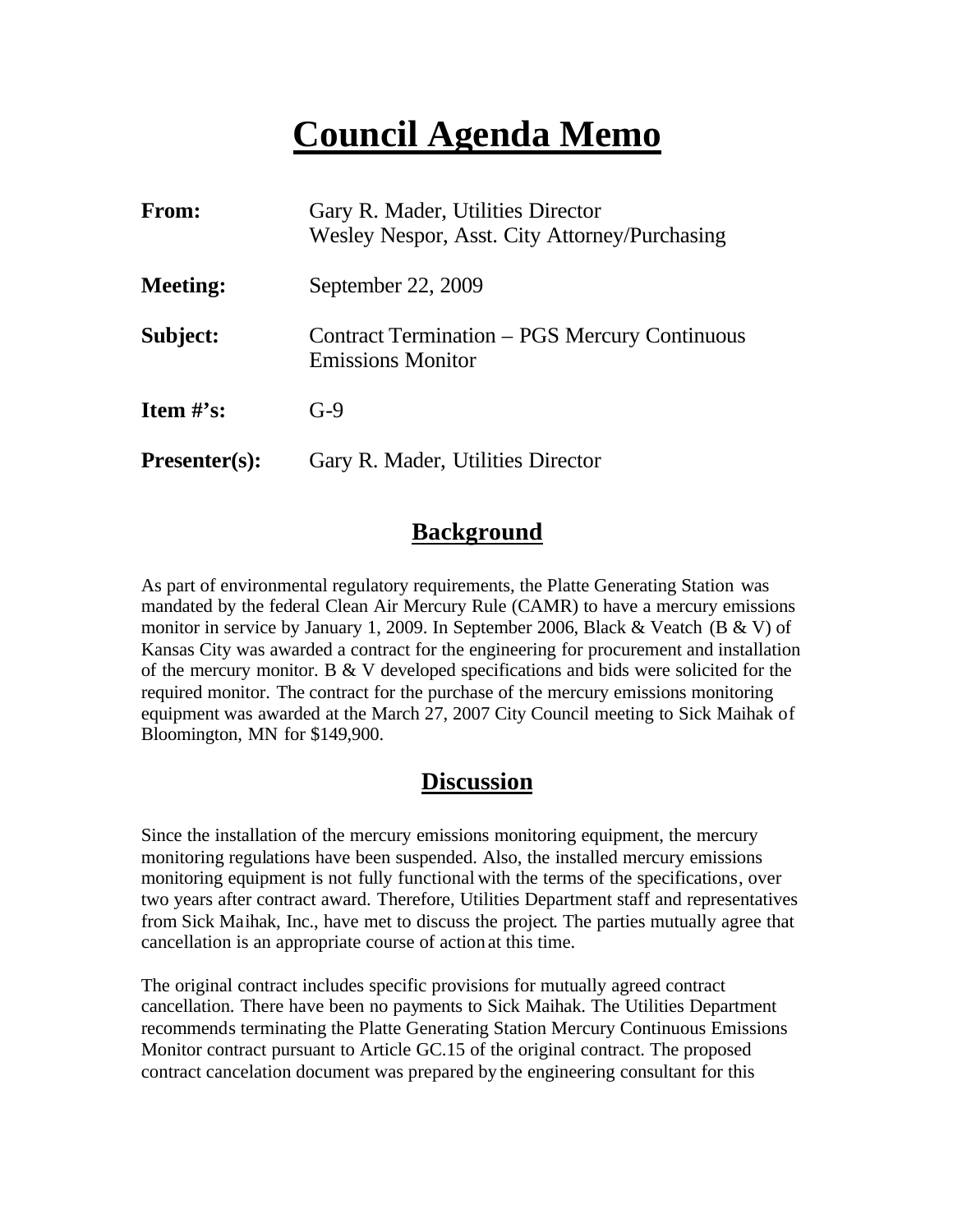project, Black and Veatch, and is attached. The full contract is available in the office of the City Clerk or the Utilities Department.

#### **Alternatives**

It appears that the Council has the following alternatives concerning the issue at hand. The Council may:

- 1. Move to approve
- 2. Refer the issue to a Committee
- 3. Postpone the issue to future date
- 4. Take no action on the issue

#### **Recommendation**

City Administration recommends that the Council authorize termination of the Contract for the PGS Mercury Continuous Emissions Monitoring with Sick Maihak, Inc., with no further liability with respect to claims for reimbursement from Sick Maihak, Inc.

### **Sample Motion**

Move to approve termination of the contract with Sick Maihak, Inc., for the PGS Mercury Continuous Emissions Monitor.